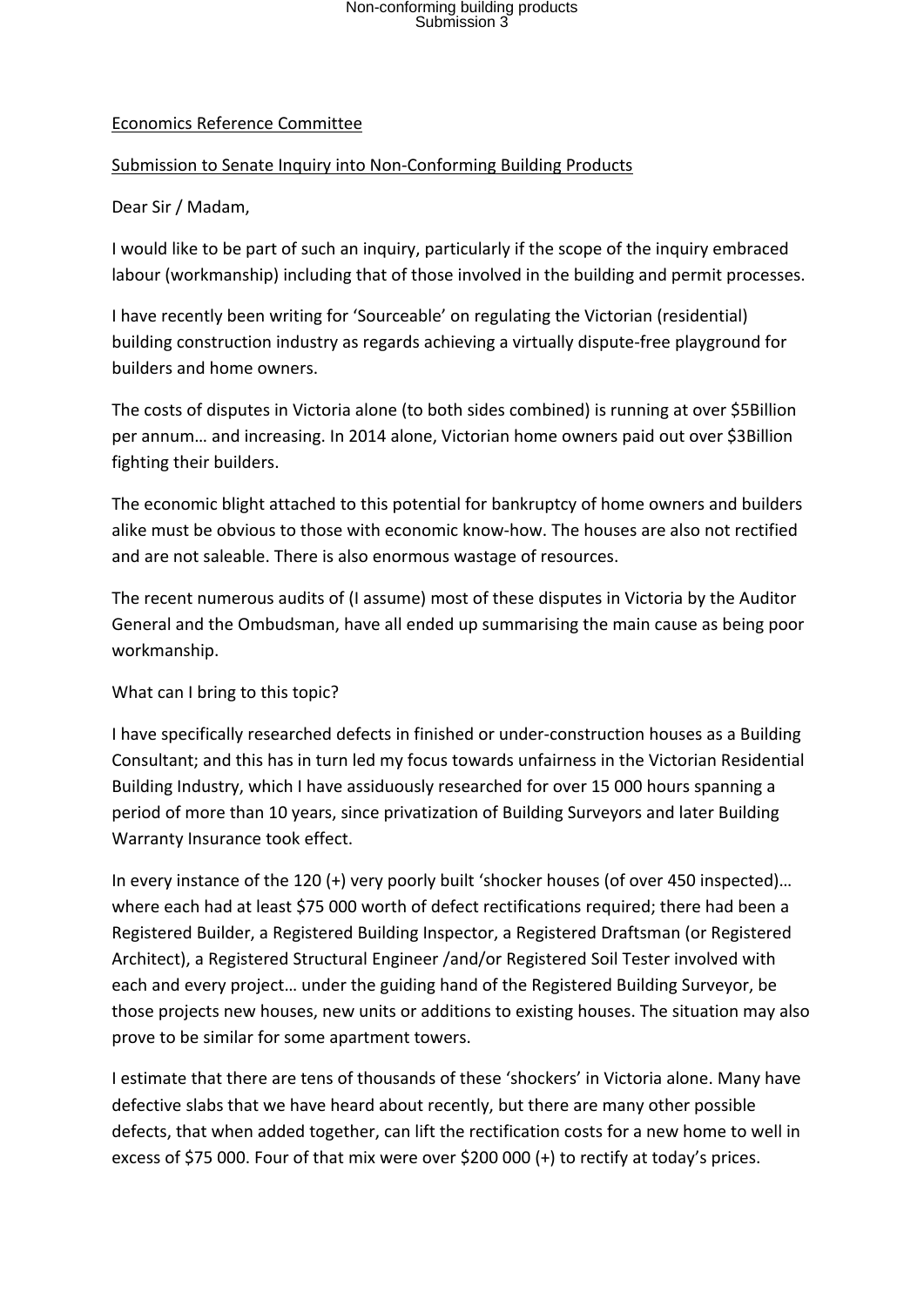## Non-conforming building products Submission 3

In each of the 120 examples referred to above, there had been gross negligence by at least the Builder and the Building Inspector (working for the Building Surveyor)… and very often what could be termed contributory negligence by one or more of the Structural Engineer, the Soil Tester, and even the Specifier (often the builder but sometimes the Draftsman or the Architect).

Almost every new house of the 450 (+) that I inspected had at least a dozen commonplace moderate defects warranting rectification worth over \$8 000. Many of these defects had already been band-aided once or twice during the warranty period.

And in 20 of the 23 cases where a (Registered Building Practitioner) Building Consultant had previously reported on the defect status of the new home projects, they missed over 80% of the actual defects averaging \$50 000 (+), including the dozen commonplace defects just mentioned. At today's prices, one Building Consultant missed all \$240 000 worth of defects, while another missed 90% worth over \$120 000. One structural engineer missed all 12 structural defects. These people are supposed to be the guardians of quality!

In the case of the Alucobest panels used for the exterior cladding in the Docklands apartment tower that burnt rapidly from the  $6<sup>th</sup>$  (?) floor balcony to the top (21<sup>st</sup>) floor, it was the lack of caring by the Specifier(s) of the exterior panels and the lack of scrutiny by the Building Surveyor at fault it seems to me, plus quite possibly the incorrect or inadequate (or simply wrong) specifications of the overseas manufacturer of the panels or their subsidiaries. Considerable care by any one of these parties could have averted the disaster.

Even when inferior or unsuitable materials are used, it is most likely the lack of scrutiny and lack of caring by those involved in the specifying and/or those who grant the permits at fault, but rarely the products themselves it seems to me. This is very similar to the scenario that has permitted so many slabs to fail in Victoria, where soil reporters' recommendations are ignored and vital information is not ferreted out by those report writers.

This enquiry (in my opinion) needs most importantly to address the negligence or potential for negligence in such matters, concentrating on the Specifiers and the Registered Building Practitioners (VIC) including soil report writers who recommend but do not insist on measures that should really be undertaken… at extra expense. (These recommended measures are often not undertaken simply to keep the house under the owner's budget and time frame, but the owners are not fully informed by their builders or their building surveyors as to the possible outcomes. Builders so often employ the building Surveyors and the Draftspersons).

The lack of good quality workmanship that goes unsupervised by experienced builder eyes, allows significant short-cutting to be built into virtually all new homes as well; often compounding what would have been fairly cheap to rectify at each stage, but costing so much more when layer after layer is added over these short-cuts.